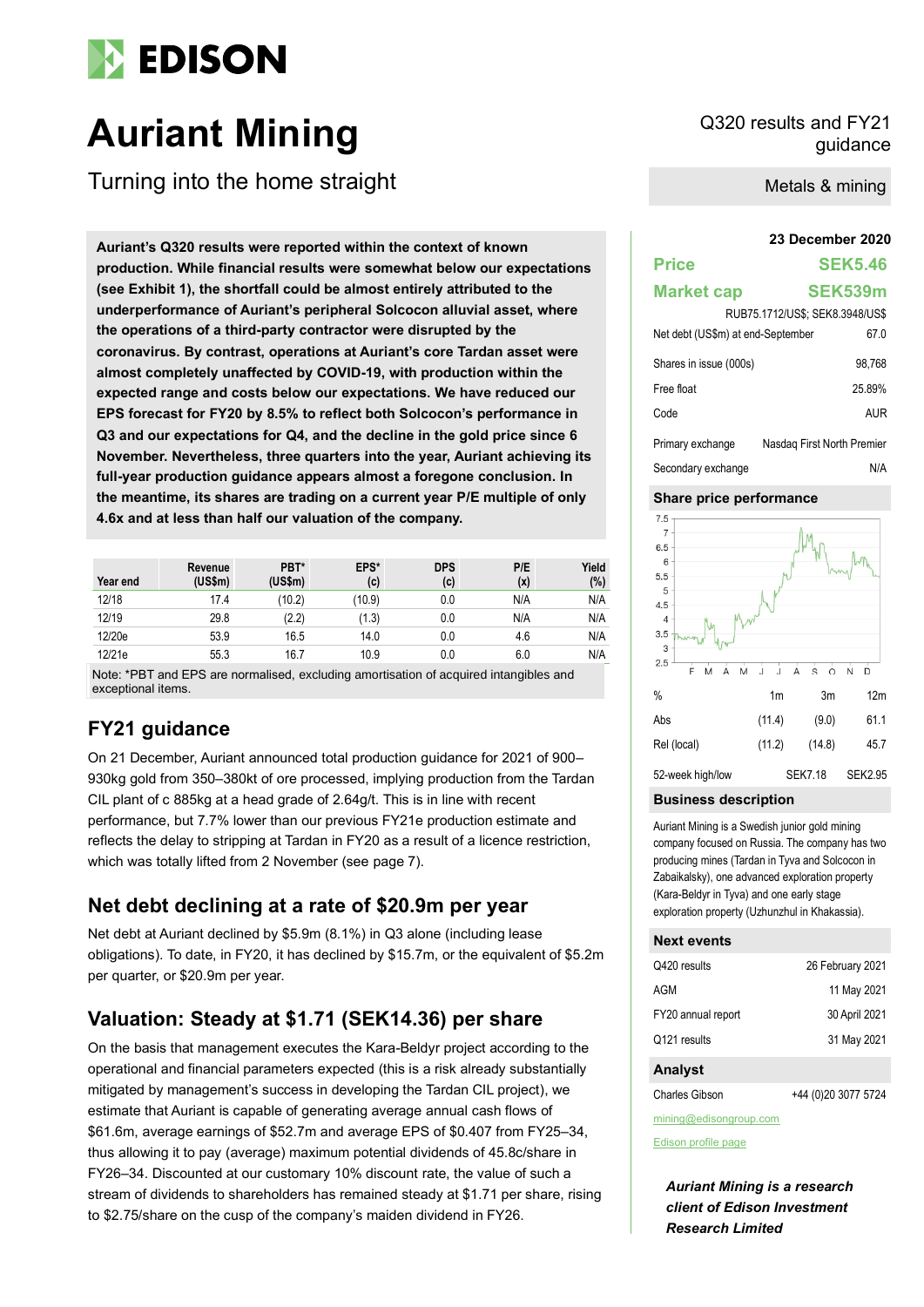

# **Q320 results**

Auriant's Q320 financial results were reported within the context of known production of 229kg from Tardan for the quarter (cf 243kg in Q220 and 278kg in Q120) and a largely known gold price. While lower than in the previous two quarters, production was nevertheless consistent with the achievement of steady-state operations at the company's new carbon-in-leach plant:

- The plant's targeted throughput rate is 50tph. In the event, it processed 95kt of ore (cf 96kt in Q220 and 100kt in Q120), which is an excellent achievement given the requirement for downtime and maintenance etc. In general, Auriant is budgeting a throughput rate of 80.0– 82.5kt at the Tardan plant to produce an average 225kg gold per quarter.
- The grade of ore processed declined to 2.58g/t (cf 2.69g/t in Q2), which was 6.2% below our prior forecast of 2.75g/t. However, it remains consistent with management's expectation of mined grade for the full year of 2.71g/t.
- In terms of metallurgical recovery, the CIL plant has continued to perform above expectations. During the quarter, we estimate that metallurgical recovery moderated to 93.4% (cf 94.2% in Q220). However, this nevertheless remains 3.4 percentage points above management's targeted recovery rate of 90%.
- ◼ Estimated cash costs of \$47.78/t at Tardan in Q320 (cf \$55.58/t in Q220 and \$48.96/t in Q120) were below our prior expectation of \$55.30/t. This, in turn, translated into an estimated cash cost of sales (ie excluding depreciation) at Tardan of \$616/oz (sold), which was again below our prior forecast of \$680/oz.
- For the second quarter in succession, Auriant sold less gold than it produced in this case, by about 10.5kg, or 341oz, which depressed revenue by \$652k. This sales result compared with a comparable 23kg (748oz) sales shortfall in Q220, but a 39kg (1,247oz) over-sale of gold in Q120.

Exhibit 1 summarises Auriant's Q320 results both within the context of the prior quarter's results and also Edison's prior expectations. Relative to our prior expectations, the largest variance in Q3 results was in the production of only 5kg of gold from alluvial operations at Solcocon cf our prior forecast of 25kg (and the company's end-August production guidance of 20–40kg for FY20) as a consequence of the disruption to the contractor's mine plan engendered by the coronavirus. This factor alone was responsible for 48% of the negative variance in revenue relative to our forecasts. However, the shortfall in revenue was inevitably partly offset by an absence of costs from Solcocon, plus an excellent cost performance at Tardan (see above), which resulted in gross profits being within 10% of our prior expectations. Other negative variances were of a somewhat one-off, or exceptional, nature, including contractual termination benefits payable in respect of the former CEO and chief geologist (included in general and administrative expenses) and the write off of a VAT refund asset within a subsidiary called LLC Rudtechnology (included in other operating expenses). The aggregate effect of these was to almost exactly double the negative variance of actual results relative to our forecasts at the EBIT level relative to the gross profit level in US dollar terms (see Exhibit 1). Nevertheless, compared with the prior year, the transformation in Auriant's financial fortunes as a result of its development of a CIL plant in place of the former heap leach operation is readily apparent. For the nine months to end-September, EBITDA has increased by a factor of almost 6x, to \$24.9m, while cash flows from operations have increased almost fourfold, to \$23.0m.

Exhibit 1 also presents our updated forecasts for Q420, albeit with the caveat that the quarterly financial results of mining companies are prone to material volatility. As such, these forecasts should be seen as indicative, rather than prescriptive, especially with respect to individual quarters. Nevertheless, they also demonstrate the reconciliation between our forecasts for the remaining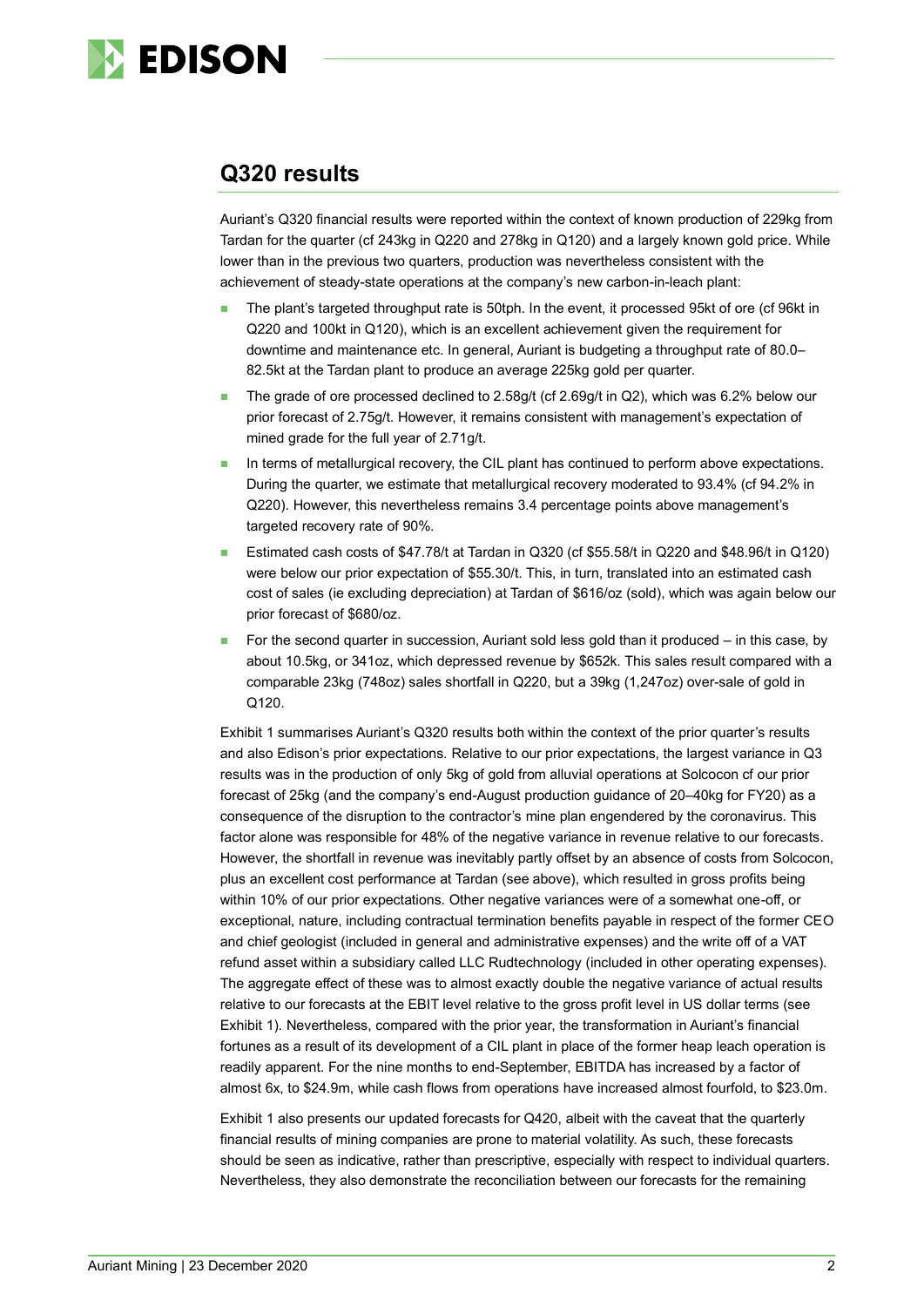

quarter of the year and our updated full-year expectations. Relative to our prior forecasts, the main changes that we have made to our Q4 forecasts are:

- A reduction in the average gold price, from \$1,964/oz to \$1,876/oz.
- A reduction in gold produced at Solcocon from 12.5kg to 6kg, such that it is in line with management's updated guidance of 10–12kg for FY20.
- A reduction in the interest expense in Q420, reflecting both the \$5.9m decline in net indebtedness over the course of Q320 and also the renegotiation of the group's loans with VTB to reduce the interest rate.

|                                                                                                                               | Q219     | Q319     | Q419         | <b>FY19</b> | Q120         | Q220         | Q320e   | Q320a        |          | <b>Change Variance</b> | Q420e        | FY20e    | FY20e        |
|-------------------------------------------------------------------------------------------------------------------------------|----------|----------|--------------|-------------|--------------|--------------|---------|--------------|----------|------------------------|--------------|----------|--------------|
|                                                                                                                               |          |          |              |             |              |              |         |              | $***(%)$ | ****(%)                |              |          | (prior)      |
| Production                                                                                                                    |          |          |              |             |              |              |         |              |          |                        |              |          |              |
| Tardan heap leach (kg)                                                                                                        | 141.1    | 202.3    | 95.4         | 525.0       | 0            | 0            | 0       | $\mathbf{0}$ | N/A      | N/A                    | 0            | 0        | $\mathbf{0}$ |
| Tardan CIL (kg)                                                                                                               | 0.0      | 0.0      | 110.0        | 110.0       | 278          | 243          | 240     | 229          | $-5.8$   | $-4.6$                 | 186          | 936      | 948          |
| Tardan total (kg)                                                                                                             | 141.1    | 202.3    | 205.4        | 635.0       | 278          | 243          | 240     | 229          | $-5.8$   | $-4.6$                 | 186          | 936      | 948          |
| Solcocon production (kg)                                                                                                      | 27.4     | 24.1     | 2.5          | 54.0        | $\mathbf{0}$ | 0            | 25      | 5            | N/A      | $-80.0$                | 6            | 11       | 38           |
| Gold price (\$/oz)                                                                                                            | 1,308    | 1,474    | **1,481      | 1,416       | 1,585        | 1,713        | 1,923   | 1,911        | 11.6     | $-0.6$                 | 1,876        | 1,748    | 1,777        |
| Income statement                                                                                                              |          |          |              |             |              |              |         |              |          |                        |              |          |              |
| Revenue                                                                                                                       | 6,638    | 10.007   | 8,975        | 29,762      | 16,154       | 12,276       | 16.408  | 13,832       | 12.7     | $-15.7$                | 11,605       | 53.867   | 57,401       |
| Cost of sales                                                                                                                 | 5.221    | 6.316    | 4.830        | 19.610      | 5.928        | 4,459        | 6.353   | 4,772        | 7.0      | $-24.9$                | 4.551        | 19.710   | 21,646       |
| Gross profit                                                                                                                  | 1,417    | 3,691    | 4,145        | 10,152      | 10,226       | 7,817        | 10,055  | 9,060        | 15.9     | $-9.9$                 | 7,054        | 34,157   | 35,754       |
| Depreciation                                                                                                                  | (984)    | (1, 142) | (1,652)      | (5,011)     | (1,647)      | (1,846)      | (1,901) | (2, 278)     | 23.4     | 19.8                   | (2, 333)     | (8, 104) | (7, 350)     |
| General & administration                                                                                                      | (527)    | (547)    | (480)        | (2, 184)    | (576)        | (567)        | (668)   | (873)        | 54.0     | 30.7                   | (668)        | (2,684)  | (2, 479)     |
| Other operating income                                                                                                        | 190      | 24       | 7            | 241         | 53           | 15           | 0       | 4            | $-73.3$  | N/A                    | 0            | 72       | 68           |
| Other operating expenses                                                                                                      | (45)     | (140)    | (755)        | (1,001)     | (182)        | (8)          | (116)   | (911)        | 11,287.5 | 685.3                  | (116)        | (1, 217) | (422)        |
| Impairments etc                                                                                                               |          |          |              |             |              |              |         |              | N/A      | N/A                    |              | 0        | $\Omega$     |
| <b>EBIT</b>                                                                                                                   | 51       | 1,886    | 1,265        | 2,197       | 7,874        | 5,411        | 7,370   | 5,002        | $-7.6$   | $-32.1$                | 3,937        | 22,224   | 25,571       |
| Interest income                                                                                                               | 0        | $\theta$ | $\mathbf{0}$ | $\Omega$    | $\Omega$     | $\mathbf{0}$ |         | $\Omega$     | N/A      | N/A                    |              | $\Omega$ | $\Omega$     |
| Interest expense                                                                                                              | (1, 120) | (1,066)  | (1,200)      | (4,390)     | (1, 584)     | (1,597)      | (1,717) | (1, 339)     | $-16.2$  | $-22.0$                | (1,231)      | (5,751)  | (6, 614)     |
| Net interest                                                                                                                  | (1, 120) | (1,066)  | (1,200)      | (4,390)     | (1, 584)     | (1,597)      | (1,717) | (1, 339)     | $-16.2$  | $-22.0$                | (1,231)      | (5,751)  | (6,614)      |
| Forex gain/(loss)                                                                                                             | 209      | 448      | (240)        | 679         | (147)        | 128          |         | (225)        | $-275.8$ | N/A                    |              | (244)    | (19)         |
| Profit before tax                                                                                                             | (860)    | 1.268    | (175)        | (1,514)     | 6,143        | 3.942        | 5.654   | 3,438        | $-12.8$  | $-39.2$                | 2.706        | 16.229   | 18,938       |
| Tax                                                                                                                           | (608)    | (13)     | 445          | (278)       | 248          | 1,275        | 808     | 475          | $-62.7$  | $-41.2$                | 416          | 2,414    | 2,789        |
| Marginal tax rate                                                                                                             | 70.7     | (1.0)    | (254.3)      | 18.4        | 4.0          | 32.3         | 14.3    | 13.8         | $-57.3$  | $-3.5$                 | 15.4         | 14.9     | 14.7         |
| Profit after tax                                                                                                              | (252)    | 1,281    | (620)        | (1, 236)    | 5,895        | 2,667        | 4,845   | 2,963        | 11.1     | $-38.8$                | 2,289        | 13,814   | 16,149       |
| Average no. shares (000s)                                                                                                     | 98,649   | 98.649   | 98.649       | 98.649      | 98.649       | 98,649       | 98.649  | 98,729       | 0.1      | 0.1                    | 98.768       | 98,698   | 105,400      |
| Derivatives (000s)                                                                                                            | 0.000    | 0        | 0            | 0           | 345          | 0            | 345     | 0            | N/A      | $-100.0$               | $\mathbf{0}$ | 0        | 345          |
| Fully diluted no. shares<br>(000s)                                                                                            | 98,649   | 98,649   | 98,649       | 98,649      | 98,994       | 98,649       | 98,994  | 98,729       | 0.1      | $-0.3$                 | 98,768       | 98,698   | 105,745      |
| EPS (\$/share)                                                                                                                | (0.003)  | 0.013    | (0.006)      | (0.013)     | 0.060        | 0.027        | 0.049   | 0.030        | 11.1     | $-38.8$                | 0.023        | 0.140    | 0.153        |
| Diluted EPS (\$/share)                                                                                                        | (0.003)  | 0.013    | (0.006)      | (0.013)     | 0.060        | 0.027        | 0.049   | 0.030        | 11.1     | $-38.8$                | 0.023        | 0.140    | 0.153        |
| Source: Edison Investment Research, Auriant Mining, Note: *Unless otherwise indicated **Estimate ***0320 vs 0220 ****0320a vs |          |          |              |             |              |              |         |              |          |                        |              |          |              |

#### **Exhibit 1: Auriant results, Q219–Q420e, by quarter (\$000s\*)**

Source: Edison Investment Research, Auriant Mining. Note: \*Unless otherwise indicated. \*\*Estimate. \*\*\*Q320 vs Q220. \*\*\*\*Q320a vs Q320e.

> In 2020, Tardan became a participant in the Regional Investment Projects programme and obtained the right to apply a reduced income tax rate of 17% and the mineral extraction tax at a nil rate. According to Russian legislation, tax losses are accumulated on the balance sheet and can be offset against future taxable earnings. Thus, in Q320 no income tax was paid with the notional tax charge fully offset against the balance sheet amount of the deferred tax asset related to tax losses carried forward. Compared with a normalised estimate of cash flow from the income statement of \$5.2m (\$3.0m earnings plus \$2.3 depreciation) therefore, actual cash flow from operations amounted to \$8.3m (including evidence of diligent control of working capital), of which only \$0.6m was consumed in investing activities and the majority of the remainder used to repay debt.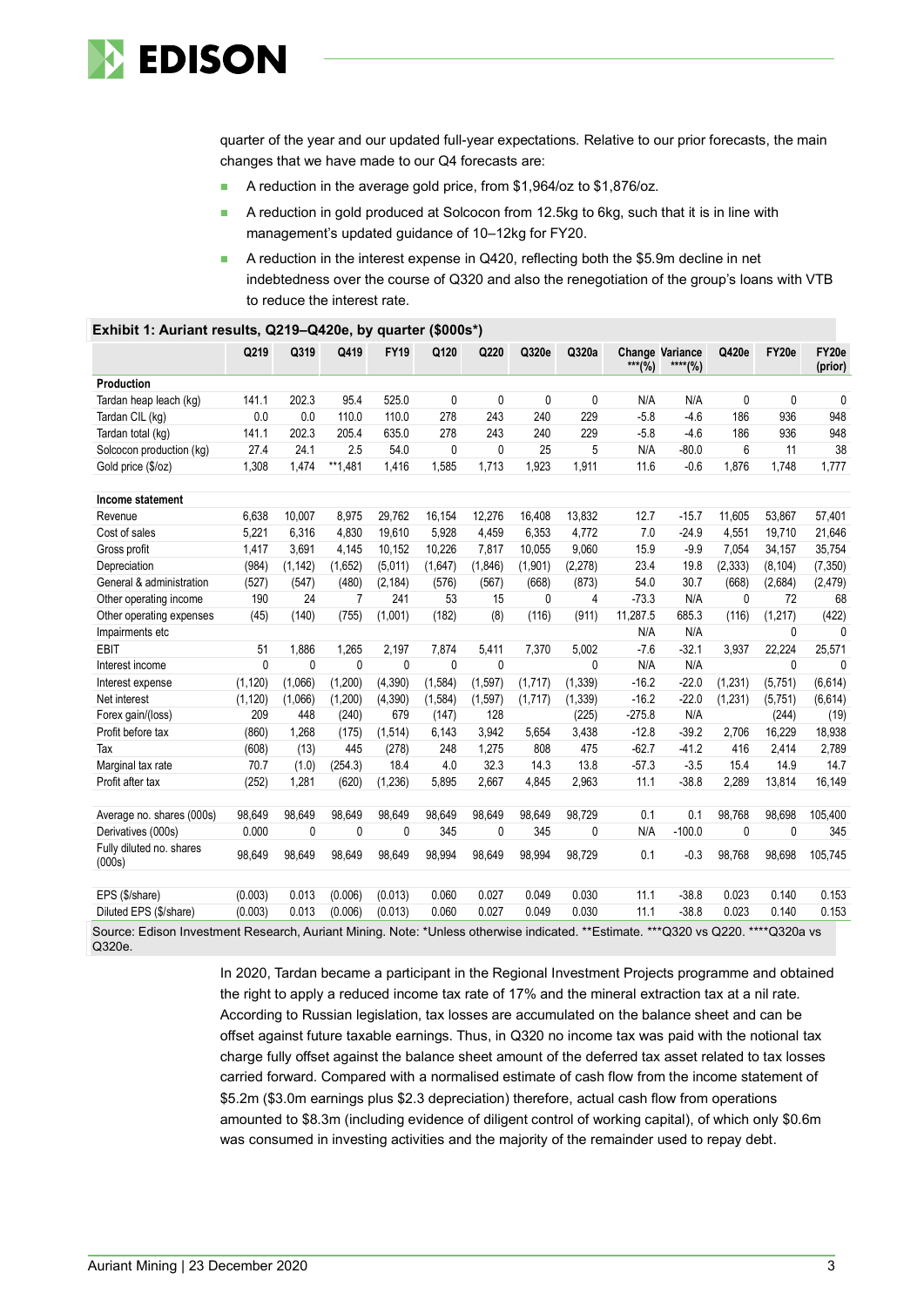

# **Guidance and assumptions**

#### **FY20**

Auriant's guidance for Tardan for 2020 is for production of 900–940kg (average 225–235kg per quarter) gold from 350–380kt (average 87.5–95kt per quarter) of ore processed, implying a yield of 2.37–2.69g/t and a likely plant feed grade of 2.58–2.92g/t and compares with Auriant's (unchanged) expectation that its mined grade will average 2.71g/t in FY20. These parameters form the basis of our financial and operating forecasts for the remainder of the year (see Exhibit 1). As a result, we are forecasting gold production for Tardan for FY20 to be at the top of management's guidance range, at 936kg.

# **FY21**

On 21 December, Auriant announced total production guidance for 2021 of 900–930kg gold from 350–380kt of ore processed through the CIL plant from the Pravoberezhniy deposit. The total includes an assumed c 30kg being produced at Solcocon, implying production from the Tardan CIL plant of c 885kg, a yield of 2.42g/t and a head grade of 2.64g/t. This is 7.7% lower than our previous forecast of 959kg gold produced from 320kt throughput, but is consistent with the recent performance of the mining operation and CIL plant and reflects the delay to stripping at Tardan in FY20 as a result of changes to mine sequencing necessitated by a licence restriction, which was fully lifted from 2 November 2020 onwards (see page 7). As in FY20, relatively little seasonal variation in production is anticipated (in sharp contrast to the former heap leach operation). However, both Q420 and Q121 will be slightly affected by a scheduled maintenance stop, which is reflected in our production expectations for these quarters (see Exhibit 2).

### **Costs**

#### **FY20**

As a result of test work conducted during the ramp-up phase, Auriant has upgraded the leaching tanks at Tardan to improve ore oxidation to ensure stable processing results. In addition, in December 2019, the company agreed a new energy deal to increase the power allocation to the Tardan CIL plant by 25% from 2.0MW to 2.5MW using a newly built 35kV power line, which has allowed it to minimise its use of diesel generators on site or, possibly, to cease their use entirely. Both have a potentially beneficial effect on costs, as will the recent depreciation of the rouble, from RUB73.7065/US\$ at the time of our last note (see [Maintaining momentum,](https://www.edisongroup.com/publication/emerging-into-broad-sunlit-uplands/26967/) published on 3 September 2020) to RUB75.1712/US\$, and the general weakness in the oil price in FY20.

#### **FY21**

Unit costs are expected to be broadly unchanged in US dollar terms in FY21 relative to FY20, albeit reflecting some inflationary pressures in local currency terms (given something of a 'boom' in resources investment in Russia) offset by a decline in the value of the rouble relative to the US dollar. However, staff costs appear likely to rise as a result of local inflation and salary indexation and, as a consequence, there is expected to be little or no improvement in budgeted exploration expenses

Stripping costs delayed from FY20 are now also expected to be incurred in FY21.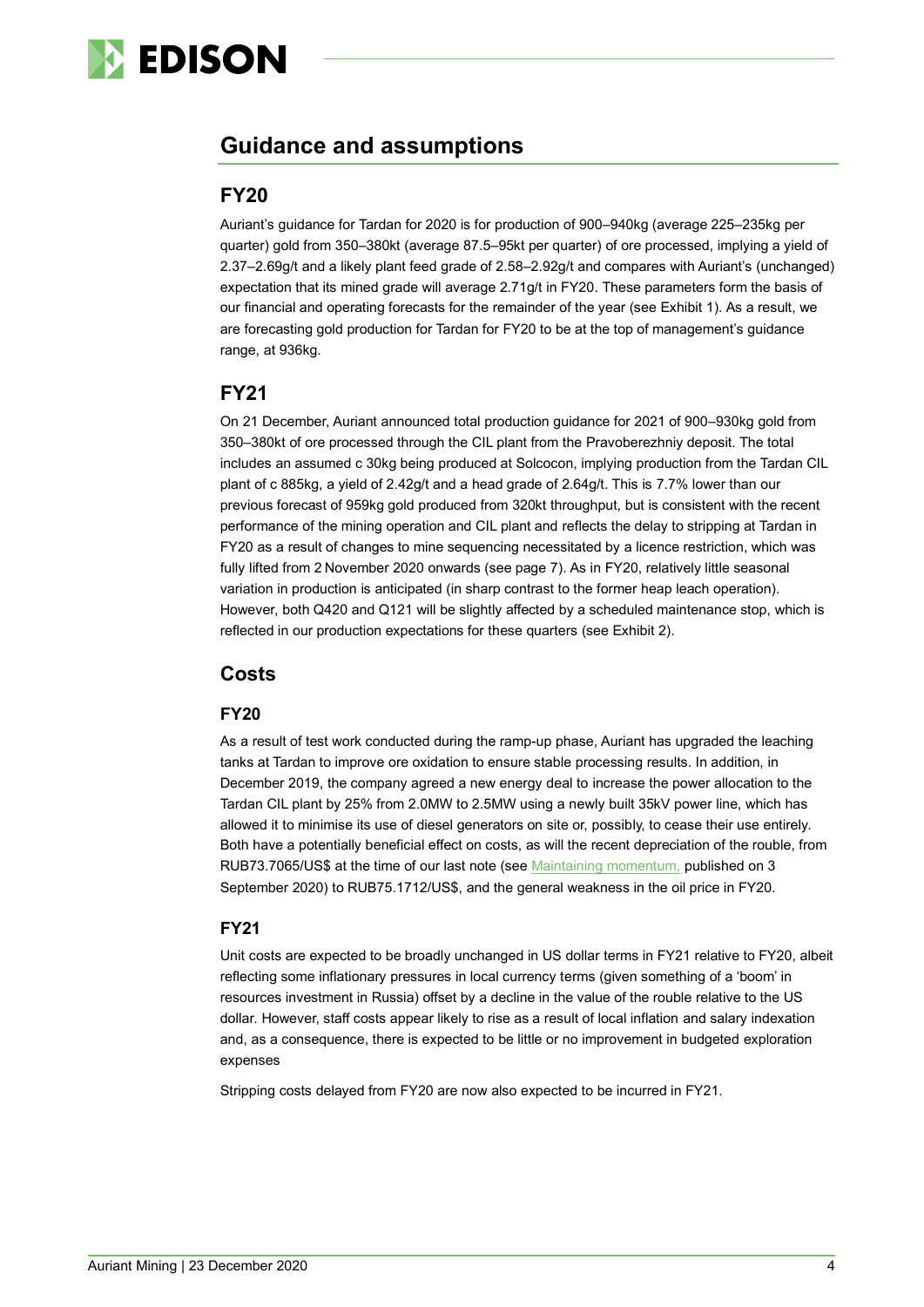

## **FY21 quarterly forecasts**

On the basis of the production guidance provided by management for FY21 (and with the usual caveat surrounding quarterly predictions), our financial forecasts for Auriant, for the year, by quarter, are as follows:

|  | Exhibit 2: Auriant results, Q121-Q421e, by quarter (\$000s*) |  |  |  |  |
|--|--------------------------------------------------------------|--|--|--|--|
|--|--------------------------------------------------------------|--|--|--|--|

|                                    | Q121         | Q221        | Q321        | Q421        | <b>FY21</b>  |
|------------------------------------|--------------|-------------|-------------|-------------|--------------|
| Production                         |              |             |             |             |              |
| Tardan heap leach (kg)             | 0            | 0           | 0           | 0           | $\mathbf{0}$ |
| Tardan CIL (kg)                    | 192          | 231         | 231         | 231         | 884          |
| Tardan total (kg)                  | 192          | 231         | 231         | 231         | 884          |
| Solcocon production (kg)           | $\mathbf{0}$ | 5           | 20          | 5           | 30           |
| Gold price (\$/oz)                 | 1,880        | 1,880       | 1,880       | 1,880       | 1,880        |
| Income statement                   |              |             |             |             |              |
| Revenue                            | 11,598       | 14,249      | 15,155      | 14,249      | 55,251       |
| Cost of sales                      | 4,366        | 5,465       | 6,109       | 5,465       | 21,405       |
| Gross profit                       | 7,232        | 8,784       | 9,047       | 8,784       | 33,846       |
| Depreciation                       | (2,358)      | (2,383)     | (2,408)     | (2, 433)    | (9,582)      |
| General & administration           | (750)        | (750)       | (750)       | (750)       | (3,000)      |
| Other operating income             | 0            | 0           | 0           | 0           | $\Omega$     |
| Other operating expenses           | (116)        | (116)       | (116)       | (116)       | (464)        |
| Impairments etc                    |              |             |             |             | <sup>n</sup> |
| <b>EBIT</b>                        | 4,008        | 5,535       | 5,773       | 5,485       | 20,800       |
| Interest income                    |              |             |             |             | $\Omega$     |
| Interest expense                   | (1, 163)     | (1,088)     | (986)       | (880)       | (4, 117)     |
| Net interest                       | (1, 163)     | (1,088)     | (986)       | (880)       | (4, 117)     |
| Forex gain/(loss)                  |              |             |             |             | $\mathbf{0}$ |
| Profit before tax                  | 2,844        | 4,447       | 4,786       | 4,605       | 16,683       |
| Tax                                | 444          | 694         | 746         | 718         | 2,602        |
| Marginal tax rate                  | 15.6         | 15.6        | 15.6        | 15.6        | 15.6         |
| Profit after tax                   | 2,401        | 3,754       | 4,040       | 3,887       | 14,081       |
| Average no. shares (000s)          | 129,518.453  | 129,518.453 | 129,518.453 | 129,518.453 | 129,518.453  |
| Derivatives (000s)                 | 0.000        | 0.000       | 0.000       | 0.000       | 0.000        |
| Fully diluted no. shares<br>(000s) | 129,518.453  | 129,518.453 | 129,518.453 | 129,518.453 | 129,518.453  |
| EPS (\$/share)                     | 0.019        | 0.029       | 0.031       | 0.030       | 0.109        |
| Diluted EPS (\$/share)             | 0.019        | 0.029       | 0.031       | 0.030       | 0.109        |

Source: Edison Investment Research, Auriant Mining. Note: \*Unless otherwise indicated.

#### **Kara-Beldyr timing**

Owing to delays in progress occasioned by the coronavirus crisis, plus uncertainty surrounding the timing of the development of grid electricity in the region of Kara-Beldyr, we have put back our assumption regarding the likely timeline for the construction of the mine by one year, such that we are now expecting first production in FY24 and the first full year of production in FY25 (cf FY23 and FY24, respectively, previously).

# **Valuation steady at \$1.71/share**

In common with our standard practice, our valuation of Auriant has been performed via the discounting of maximum potential future dividends at a discount rate of 10%, assuming all excess cash generated is distributed to shareholders only after all debt has been repaid.

On the basis that management executes the Tardan CIL and the Kara-Beldyr projects according to the operational and financial parameters anticipated, we estimate that Auriant is capable of generating average cash flows of \$61.6m, average earnings of \$52.7m and average EPS of 40.7c in the ten years from FY25–34 (inclusive), thus allowing it to pay maximum potential dividends to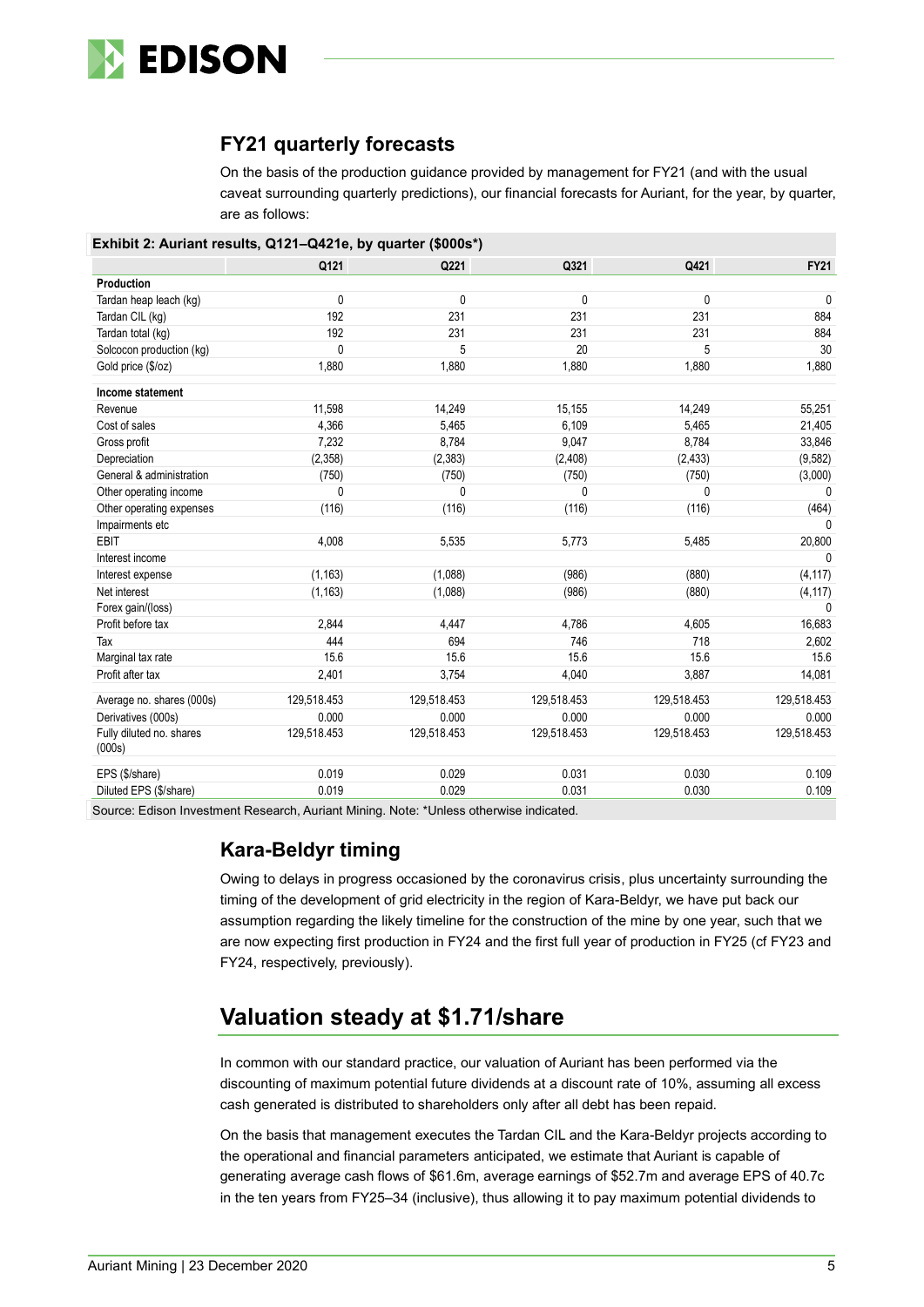

shareholders of 45.8c per share in the period FY26-FY34. Discounted at our customary 10% discount rate, such a stream of dividends has a value of \$1.71 per share (cf \$1.76/share previously), as shown in the exhibit below, rising to \$2.75/share on the cusp of the company's maiden dividend in FY26.



**Exhibit 3: Auriant forecast EPS and maximum potential DPS, FY15–35e**

Source: Edison Investment Research

Note that our valuation specifically excludes any value attributable to Solcocon on account of the variable nature of alluvial mining operations. However, it is possible that activities at Solcocon may be reconfigured in due course to incorporate hard rock mining and processing via a carbon-in-pulp plant.

# **Sensitivities and risks**

In qualitative terms, the principal risks to which Auriant is immediately exposed include geographical/sovereign (including regulatory risk), geological, metallurgical, engineering, funding, financing and management. In general terms, these may be summarised as execution risk, namely management's ability to bring the Kara-Beldyr project in particular to account within its geographical jurisdiction at the required technical and economic parameters. Once in production, however, these risks will reduce and be partially replaced by others, such as commercial, commodity price, foreign exchange and global economic risks.

One specific risk – funding – bears further, immediate consideration from an empirical perspective. In this particular case, our valuation sensitivity to the price at which an assumed \$20m equity funding relating to Kara-Beldry is conducted is shown in the exhibit below:

| <b>Exhibit 4: Valuation sensitivity to equity funding price</b> |       |       |       |        |        |        |       |  |  |  |
|-----------------------------------------------------------------|-------|-------|-------|--------|--------|--------|-------|--|--|--|
| Premium/(discount) to current share price (%)                   |       |       |       |        |        |        |       |  |  |  |
| 4.50                                                            | 5.00  | 5.46  | 5.50  | 6.00   | 6.50   | 7.00   | 7.50  |  |  |  |
| 1.63                                                            | 1.67  | 1.71  | 1.71  | 1.74   | 1.78   | 1.80   | 1.83  |  |  |  |
| 13.68                                                           | 14.02 | 14.36 | 14.36 | 14.61  | 14.94  | 15.11  | 15.36 |  |  |  |
| $-4.7$                                                          | -2.3  | u/c   | u/c   | $+1.8$ | $+4.1$ | $+5.3$ | $+70$ |  |  |  |
|                                                                 |       |       |       |        |        |        |       |  |  |  |

Source: Edison Investment Research. Note: \*Converted at the prevailing forex rate of SEK8.3948/\$.

Readers should note that (assuming conversion before FY26) the above table effectively also provides an analysis of Auriant being funded by way of a convertible bond (cf conventional equity) with a conversion price at one of those shown (typically at a premium to the existing share price cf conventional equity at a discount) and a coupon close to the company's cost of debt. In the event of such a convertible remaining unconverted, however, and therefore behaving like conventional debt, our valuation of Auriant instead rises to \$2.07/share (albeit with a correspondingly higher maximum debt level of \$75.4m (cf \$52.0m in the 'base case' scenario, in the 'Financials' section, below)).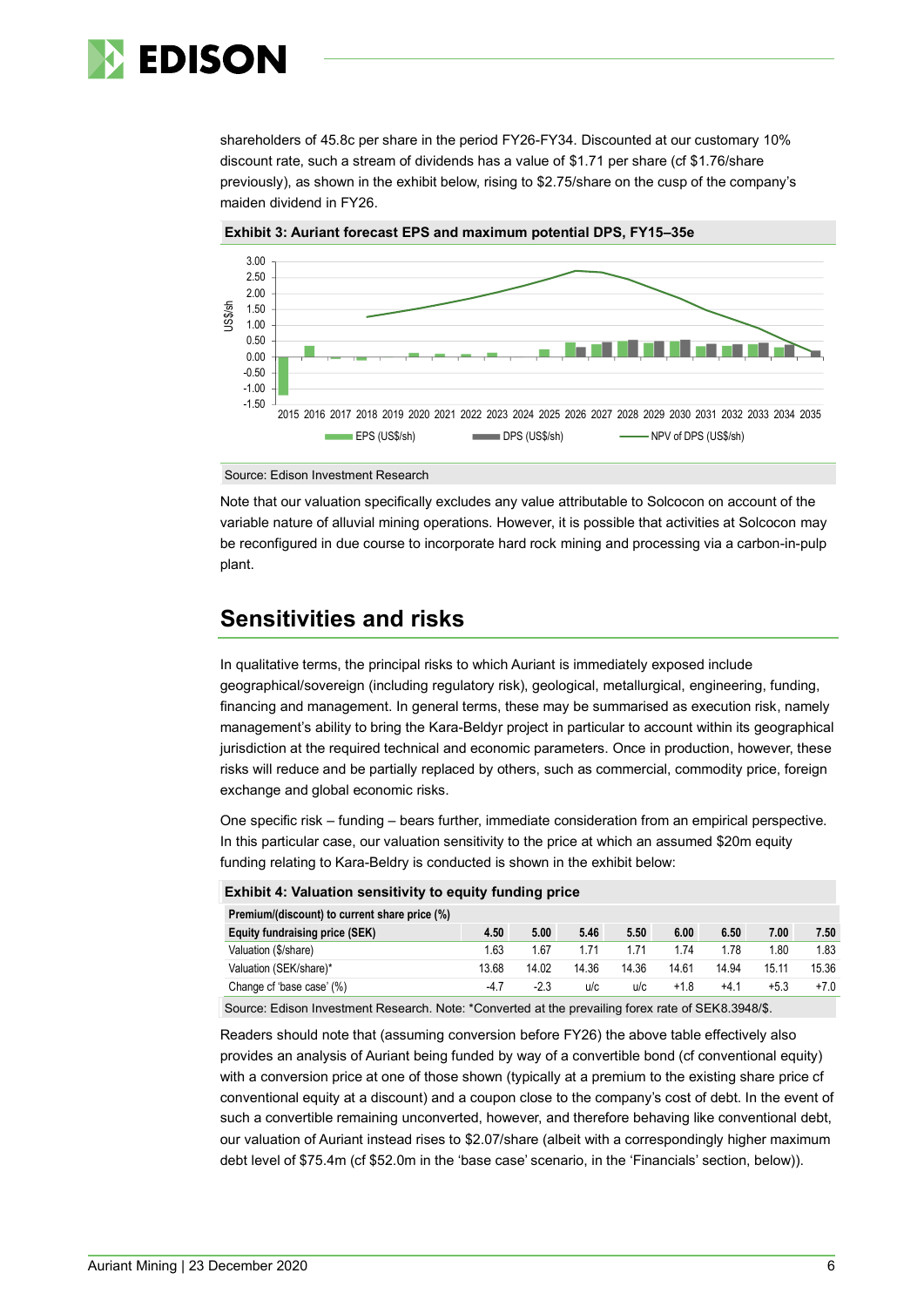

# **Financials**

At end-September 2020, Auriant had net debt of \$67.0m on its balance sheet, a decline of \$5.9m relative to the \$72.9m that it had on its balance sheet at end-June (including leases payable). This compares with net debt on its balance sheet of \$82.7m at end-December 2019 excluding a 'lease payable' item of \$1.4m. Assuming the company raises an additional SEK167.9m (\$20m) in cash via equity funding in the near future, we forecast its net debt will evolve as follows until FY25, before being eliminated in FY26:

| Exhibit 5: Auriant forecast net debt evolution, FY18-25e (\$m) |             |             |       |       |       |       |       |       |  |  |
|----------------------------------------------------------------|-------------|-------------|-------|-------|-------|-------|-------|-------|--|--|
| End-year                                                       | <b>FY18</b> | <b>FY19</b> | FY20e | FY21e | FY22e | FY23e | FY24e | FY25e |  |  |
| Net debt (current estimates)                                   | 75.9        | 82.7        | 59.5  | 35.0  | 33.6  | 52.0  | 49.8  | 20.3  |  |  |

Source: Auriant Mining accounts, Edison Investment Research

Note that our estimate of Auriant's maximum (future) net debt requirement of \$52.0m at end-FY22 equates to a leverage ratio (net debt/(net debt+equity)) of 48.3%.

# **Rosprirodnadzor inspection**

Earlier in November, Auriant announced that its subsoil use rights at the Tardan deposit (which had been suspended since August 2019) had been restored in full by the Russian Subsoil Use Agency, Rosnedra.

The suspension followed an inspection carried out by the Russian state supervisory authority Rosprirodnadzor in July-August 2019. After the inspection, Tardan received an order that it should not carry out mining activities at the Tardan deposit until approved to do so by Rosnedra. This approval has now been granted and Rosnedra has therefore issued an order to remove the restrictions with immediate effect.

As previously noted by Edison, Tardan Gold challenged some of the findings of Rosprirodnadzor's inspection in court. The court found that the inspection lacked legal grounds and that therefore Rosprirodnadzor's findings had no legal effect. Nevertheless, Tardan has rectified several shortcomings identified during the inspection and Auriant notes that its subsidiary is now fully compliant with all applicable subsoil use and environmental laws and regulations.

Readers should note however that neither the original suspension nor its subsequent lifting had any material effect on the operations of Auriant, given that the ore for the CIL plant was supplied from the Pravoberezhny deposit (as distinct from the Tardan one), which was never affected by the restriction.

# **COVID-19**

Mining operations at Tardan continue to operate, to all intents and purposes, as normal. All personnel on site are subject to daily temperature checks and the mandatory use of personal protective equipment to minimise the risk of infection. Intensive disinfection measures have also been implemented. To date, the quarantine measures are reported to have had an insignificant effect on the mine's operations. Further measures will depend on employee test results. In the meantime, however, management is confident that mining and gold production can continue at Tardan, although there may be temporary interruptions to some of the mine's operations depending on the number of people who are infected and their positions at the mine. In accordance with Rospotrebnadzor's instructions, infected employees are released from observation once two negative test results at least one day apart have been obtained.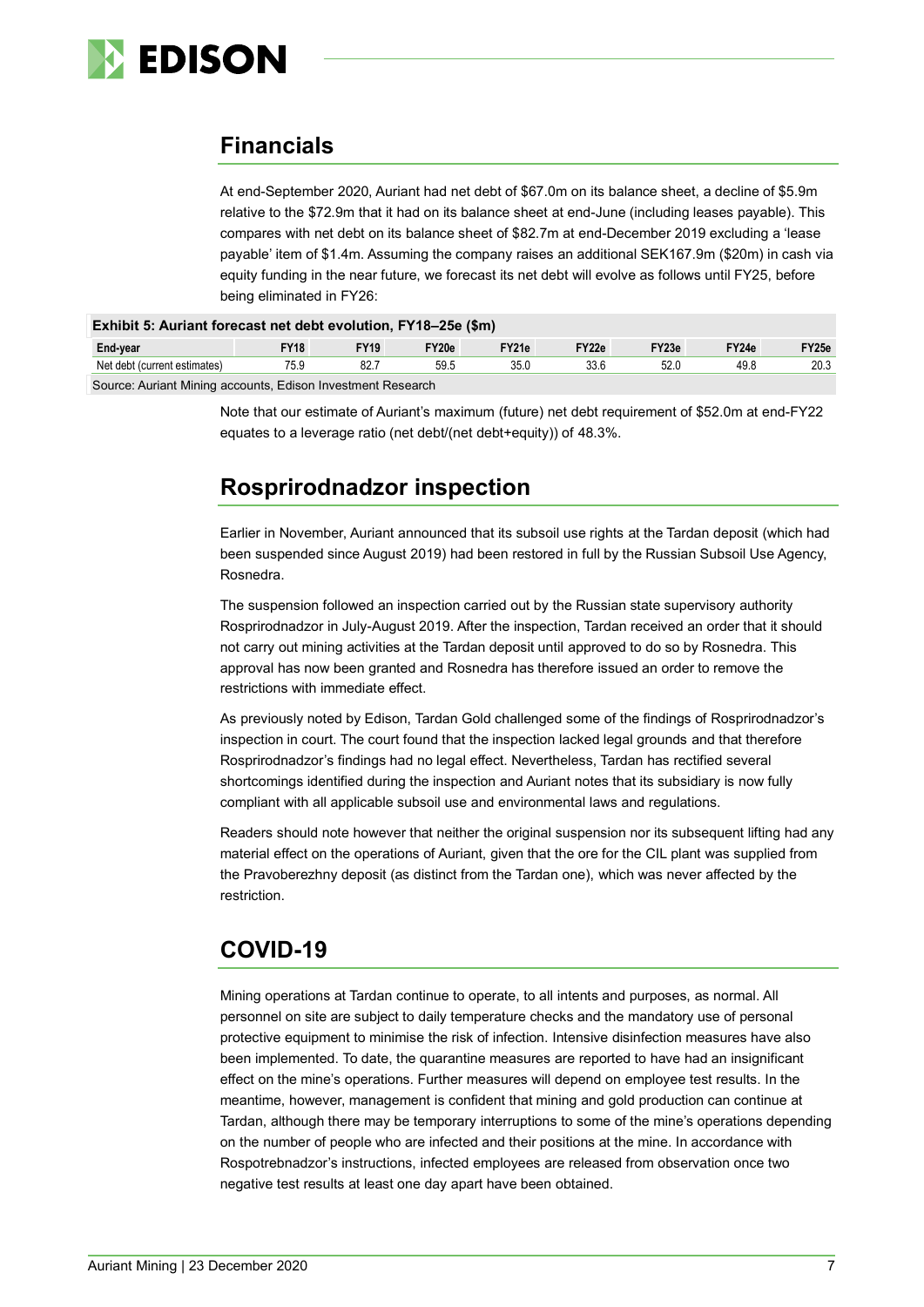

#### **Exhibit 6: Financial summary**

|                                                 | <b>US\$'000s</b> | 2015             | 2016             | 2017         | 2018            | 2019              | 2020e             | 2021e               | 2022e             |
|-------------------------------------------------|------------------|------------------|------------------|--------------|-----------------|-------------------|-------------------|---------------------|-------------------|
| December                                        |                  | <b>IFRS</b>      | <b>IFRS</b>      | <b>IFRS</b>  | <b>IFRS</b>     | <b>IFRS</b>       | <b>IFRS</b>       | <b>IFRS</b>         | <b>IFRS</b>       |
| <b>PROFIT &amp; LOSS</b>                        |                  |                  |                  |              |                 |                   |                   |                     |                   |
| Revenue                                         |                  | 33,429           | 43,380           | 33,532       | 17,373          | 29,762            | 53,867            | 55,251              | 51,375            |
| Cost of Sales                                   |                  | (19, 360)        | (19, 391)        | (25,061)     | (16, 790)       | (19,610)          | (19, 710)         | (21, 405)           | (17, 103)         |
| <b>Gross Profit</b>                             |                  | 14,069           | 23,989           | 8,471        | 583             | 10,152            | 34,157            | 33,846              | 34,271            |
| <b>EBITDA</b>                                   |                  | 10,242           | 21,987           | 8,846        | (1,714)         | 7,208             | 30,328            | 30,382              | 31,271            |
| Operating Profit (before amort. and except.)    |                  | 919              | 15,416           | 2,487        | (6, 373)        | 2,197             | 22,224            | 20,800              | 21,289            |
| Intangible Amortisation                         |                  | 0                | 0                | 0            | 0               | 0                 | 0                 | 0                   | 0                 |
| Exceptionals                                    |                  | (14, 216)        | 0                | (104)        | 0               | 0                 | 0                 | 0                   | 0                 |
| Other                                           |                  | 0                | 0                | 1,027        | (1,763)         | 679               | (244)             | 0                   | $\mathbf{0}$      |
| <b>Operating Profit</b>                         |                  | (13, 297)        | 15,416           | 3,410        | (8, 136)        | 2,876             | 21,980            | 20,800              | 21,289            |
| Net Interest                                    |                  | (7,081)          | (7, 577)         | (5, 568)     | (3,798)         | (4, 390)          | (5,751)           | (4, 117)            | (2,804)           |
| Profit Before Tax (norm)                        |                  | (6, 162)         | 7,839            | (3,081)      | (10, 171)       | (2, 193)          | 16,473            | 16,683              | 18,486            |
| Profit Before Tax (FRS 3)                       |                  | (20, 378)        | 7,839            | (2, 158)     | (11, 934)       | (1, 514)          | 16,229            | 16,683              | 18,486            |
| Tax                                             |                  | (1, 116)         | (1, 355)         | (28)         | 1,831           | 278               | (2, 414)          | (2,602)             | (4, 975)          |
| Profit After Tax (norm)                         |                  | (7, 278)         | 6,484            | (2,082)      | (10, 103)       | (1, 236)          | 13,814            | 14,081              | 13,511            |
| Profit After Tax (FRS 3)                        |                  | (21, 494)        | 6,484            | (2, 186)     | (10, 103)       | (1, 236)          | 13,814            | 14,081              | 13,511            |
| Average Number of Shares Outstanding<br>(m)     |                  | 17.8             | 17.8             | 35.6         | 92.7            | 98.6              | 98.7              | 129.5               | 129.5             |
| EPS - normalised (c)                            |                  | (40.9)           | 36.4             | (5.8)        | (10.9)          | (1.3)             | 14.0              | 10.9                | 10.4              |
| EPS - normalised and fully                      |                  | (35.8)           | 35.1             | (5.7)        | (10.8)          | (1.2)             | 14.0              | 10.9                | 10.4              |
| diluted (c)                                     |                  |                  |                  |              |                 |                   |                   |                     |                   |
| EPS - (IFRS) (c)                                |                  | (120.7)          | 36.4             | (6.1)        | (10.9)          | (1.3)             | 14.0              | 10.9                | 10.4              |
| Dividend per share (c)                          |                  | 0.0              | 0.0              | 0.0          | 0.0             | 0.0               | 0.0               | 0.0                 | 0.0               |
| Gross Margin (%)                                |                  | 42.1             | 55.3             | 25.3         | 3.4             | 34.1              | 63.4              | 61.3                | 66.7              |
| EBITDA Margin (%)                               |                  | 30.6             | 50.7             | 26.4         | $-9.9$          | 24.2              | 56.3              | 55.0                | 60.9              |
| Operating Margin (before GW and except.)<br>(%) |                  | 2.7              | 35.5             | 7.4          | $-36.7$         | 7.4               | 41.3              | 37.6                | 41.4              |
| <b>BALANCE SHEET</b>                            |                  |                  |                  |              |                 |                   |                   |                     |                   |
|                                                 |                  | 56,192           | 53,684           | 49,397       | 57,690          | 63,685            | 55,744            | 60,051              | 72,647            |
| <b>Fixed Assets</b>                             |                  | 32,197           | 32,638           | 30,183       | 30,525          | 30,133            | 31,853            | 33,383              | 35,083            |
| Intangible Assets                               |                  | 23,995           | 21,046           | 19,214       |                 | 33,552            | 23,891            | 26,668              | 37,564            |
| <b>Tangible Assets</b><br>Investments           |                  | 0                | 0                | 0            | 27,165<br>0     | 0                 | 0                 | 0                   | $\mathbf{0}$      |
| <b>Current Assets</b>                           |                  | 10,460           | 17,062           | 19,102       | 8,436           | 10,050            | 30,027            | 60,751              | 61,312            |
| <b>Stocks</b>                                   |                  | 4,833            | 7,883            | 7,425        | 3,753           | 5,057             | 4,489             | 9,208               | 8,562             |
| Debtors                                         |                  | 2,272            | 186              | 5,148        | 3,298           | 4,111             | 1,476             | 3,027               | 2,815             |
| Cash                                            |                  | 43               | 4,173            | 5,069        | 1,189           | 145               | 23,325            | 47,778              | 49,198            |
| Other                                           |                  | 3,312            | 4,820            | 1,460        | 196             | 737               | 737               | 737                 | 737               |
| <b>Current Liabilities</b>                      |                  | (36,001)         | (34, 149)        | (6, 179)     | (16, 227)       | (29, 189)         | (27, 411)         | (28, 360)           | (28,007)          |
| Creditors                                       |                  | (5,901)          | (3, 537)         | (2,005)      | (1,828)         | (6, 147)          | (4, 369)          | (5, 318)            | (4,965)           |
| Short term borrowings                           |                  | (30, 100)        | (30, 612)        | (4, 174)     | (14, 399)       | (23, 042)         | (23, 042)         | (23, 042)           | (23,042)          |
| Long Term Liabilities                           |                  | (70, 307)        | (66, 995)        | (82,054)     | (73,053)        | (68, 864)         | (68, 864)         | (68, 864)           | (68, 864)         |
| Long term borrowings                            |                  | (61, 366)        | (58, 117)        | (71,098)     | (62, 671)       | (59, 781)         | (59, 781)         | (59, 781)           | (59, 781)         |
| Other long term liabilities                     |                  | (8,941)          | (8, 878)         | (10, 956)    | (10, 382)       | (9,083)           | (9,083)           | (9,083)             | (9,083)           |
| <b>Net Assets</b>                               |                  | (39, 656)        | (30, 398)        | (19, 734)    | (23, 154)       | (24, 318)         | (10, 504)         | 23,577              | 37,089            |
| <b>CASH FLOW</b>                                |                  |                  |                  |              |                 |                   |                   |                     |                   |
|                                                 |                  |                  |                  |              |                 |                   |                   | 25.482              |                   |
| <b>Operating Cash Flow</b>                      |                  | 6,347<br>(7,081) | 19,359           | 9,752        | 3,992           | 9,185<br>(4, 390) | 35,890<br>(5,751) |                     | 31,943<br>(2,804) |
| Net Interest<br>Tax                             |                  | (13)             | (7, 577)<br>(27) | (5, 568)     | (3,798)<br>(58) | 0                 | (2, 414)          | (4, 117)<br>(2,602) | (4, 975)          |
| Capex                                           |                  |                  |                  | (79)         | (8,605)         |                   | (4, 544)          |                     |                   |
| Acquisitions/disposals                          |                  | (118)<br>0       | (2, 391)<br>0    | (3,025)<br>0 | 0               | (9, 556)<br>0     | 0                 | (14, 310)<br>0      | (22, 745)         |
| Financing                                       |                  | 49               | (10)             | 5,424        | 2,367           | 11                | 0                 | 20,000              | 0<br>0            |
| <b>Dividends</b>                                |                  | 0                | 0                | 0            | 0               | 0                 | 0                 | 0                   | 0                 |
| Net Cash Flow                                   |                  | (816)            | 9,354            | 6,504        | (6, 102)        | (4,750)           | 23,180            | 24,453              | 1,420             |
| Opening net debt/(cash)                         |                  | 90,607           | 91,423           | 84,556       | 70,203          | 75,881            | 82,678            | 59,498              | 35,045            |
| HP finance leases initiated                     |                  | 0                | 0                | 0            | 0               | 0                 | 0                 | 0                   | 0                 |
| Other                                           |                  | 0                | (2, 487)         | 7,849        | 424             | (2,047)           | (0)               | 0                   | 0                 |
| Closing net debt/(cash)                         |                  | 91,423           | 84,556           | 70,203       | 75,881          | 82,678            | 59,498            | 35,045              | 33,625            |
|                                                 |                  |                  |                  |              |                 |                   |                   |                     |                   |

Source: Company sources, Edison Investment Research